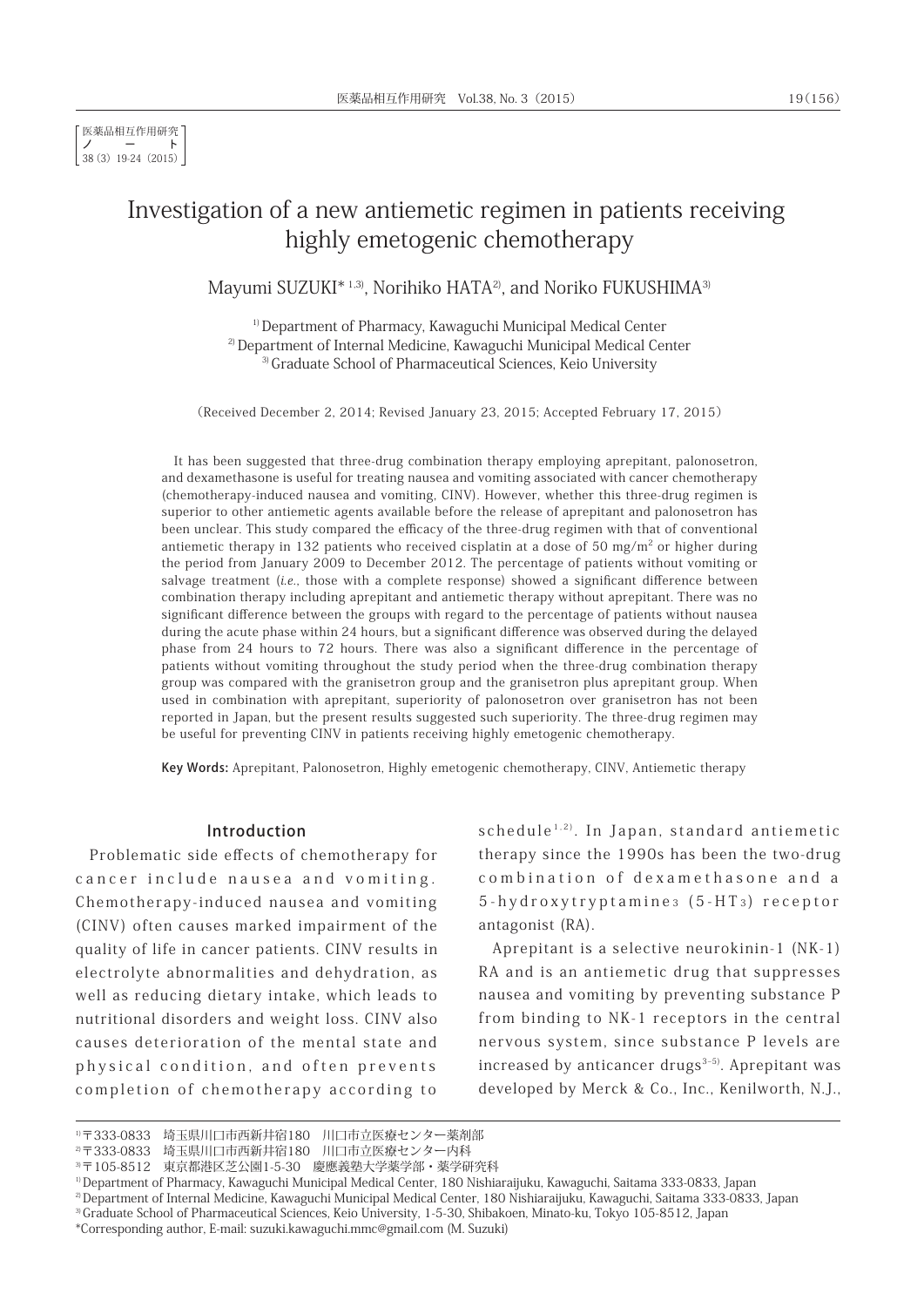U.S.A, and was released in Japan in 2009, while fosaprepitant (an injectable product) was released in 2011. Palonosetron, a second-generation 5-HT3 RA, was developed by Helsinn in Switzerland and was marketed in Japan in 2010. The plasma elimination half-life of palonosetron is longer than that of conventional 5-HT3 RAs about 40 hours versus approximately 3-5 hours and this drug exerts a long-lasting antiemetic effect by continuous inhibition of serotonin binding $6$ . These two drugs are not only promising for the management of acute nausea and vomiting, but also delayed nausea and vomiting that cannot be adequately controlled by standard therapy.

In the principal guidelines on antiemetic treatment from overseas (American Society of Clinical Oncology, Multinational Association of Supportive Care in Cancer, and National Comprehensive Cancer Network) and the "Guidelines on the correct use of antiemetics" issued by the Japan Society of Clinical Oncology in May 2010<sup>7</sup>, three-drug combination therapy with aprepitant, a 5-HT3 RA, and dexamethasone is recommended for patients receiving highly emetogenic chemotherapy (HEC). Our previous study showed that this three-drug regimen was useful for preventing CINV in patients receiving HEC<sup>8)</sup>. There have been several other studies that suggested the efficacy of this three-drug combination therapy $9, 10$ . However, there have not been any studies that compared the three-drug regimen with antiemetic treatment available before the release of aprepitant and palonosetron, and the superiority of three-drug combination therapy has not been demonstrated. Therefore, we performed this study to compare three-drug combination therapy (aprepitant, palonosetron, and dexamethasone) with conventional therapy available before introduction of these newer agents in patients receiving HEC.

# Methods

# 1. Patients and treatment

This study was conducted in 132 patients who received inpatient chemotherapy with cisplatin at a dose of 50 mg/m<sup>2</sup> or higher (administration time: 2 hours) and received one of the following antiemetic regimens in Kawaguchi Municipal Medical Center from January 2009 to December 2012: (1) granisetron (3 mg on the day of chemotherapy) and dexamethasone (9.9 mg i.v. on the day of chemotherapy and 6.6 mg i.v. or 8 mg p.o. on the following two days) in 26 patients (Group G); (2) granisetron (3 mg, one or two doses on the day of chemotherapy), dexamethasone (9.9 mg i.v. on the day of chemotherapy and 6.6 mg i.v. or 8 mg p.o. on the following two days), and aprepitant (125 mg on the day of chemotherapy and 80 mg on the following two days) in 42 patients (Group A); and (3) palonosetron (0.75 mg), dexamethasone (9.9 mg i.v. on the day of chemotherapy and 6.6 mg i.v. or 8 mg p.o. on the following two days), and aprepitant (125 mg on the day of chemotherapy and 80 mg on the following two days) in 64 patients (Group P). No anticonvulsant drugs were used concomitantly, and radiotherapy was not performed in any patient. It should be noted that dexamethasone was administered for three days at our Center, although the "Guidelines on the correct use of antiemetics" issued by the Japan Society of Clinical Oncology stipulate administration for five days. The difference of such dosing period is due to the fact that chemotherapy regimen was not prepared in our hospital as of 2012. Now, we have chemotherapy regimen which is in accordance with the Antiemetic Guideline.

# 2. Data collection

The gender, age, details of cisplatin therapy, type of cancer, number of vomiting episodes and severity of nausea during five days from the initiation of chemotherapy, use of salvage treatment, and details of salvage treatment were retrospectively extracted from the electronic medical records of the patients.

# 3. Evaluation

Symptoms that occurred within 24 hours of the administration of anticancer drugs were classified as acute symptoms, while symptoms that occurred from 24 hours onward were classified as delayed symptoms. The percentage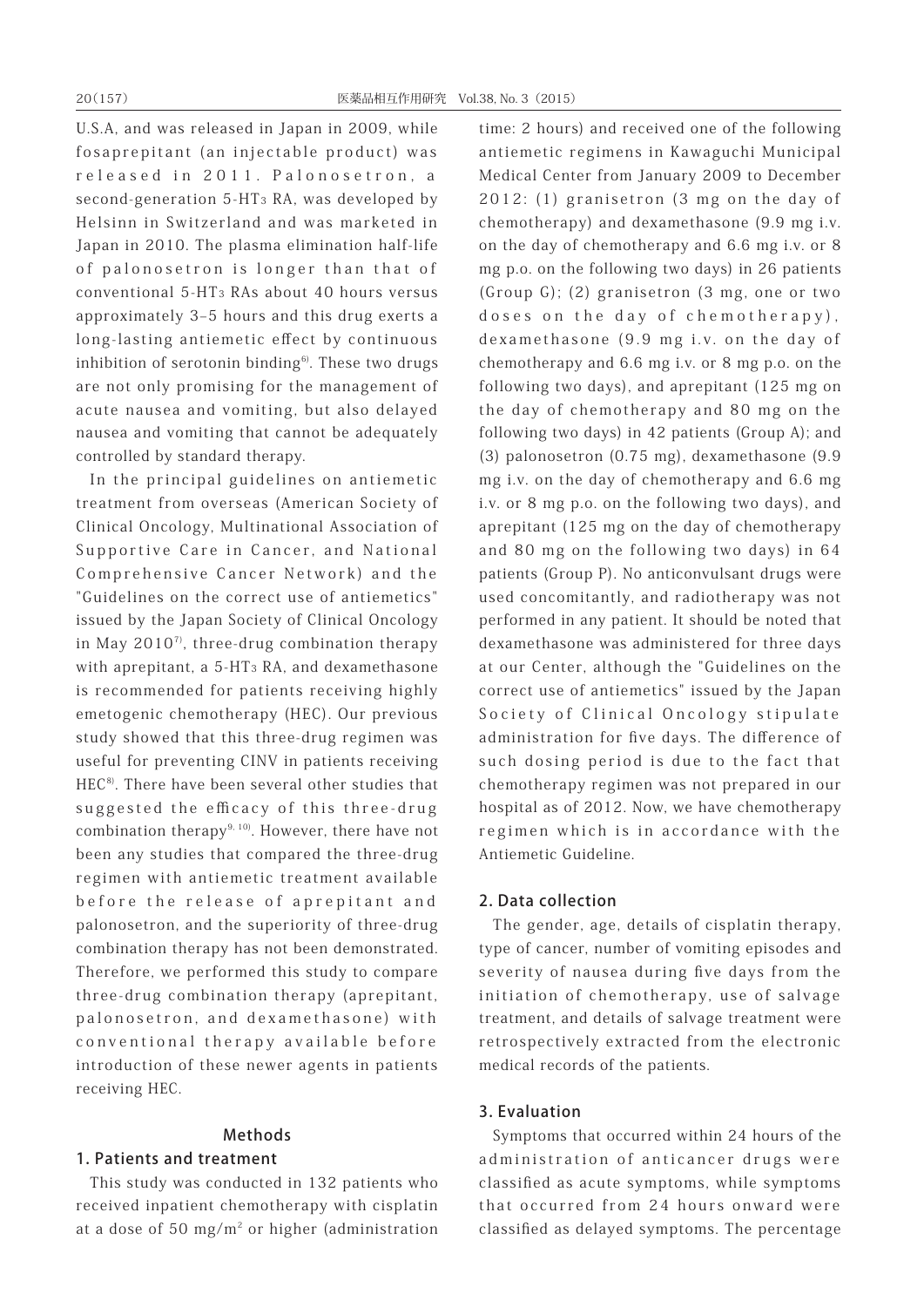of patients without vomiting or salvage treatment (i.e., those with a complete response ) during the whole study period (five days after administration of cisplatin) was calculated in each group. Both acute and delayed nausea/vomiting were also evaluated. Acute and delayed nausea/vomiting were graded according to the Common Toxicity Criteria for Adverse Events version 4.0 (Japanese version, translated by the Japan Clinical Oncology Group).

# 4. Statistical analysis

Statistical evaluation was performed by using the chi-square test and Fisher's exact test with SPSS version 18.0 software. If the probability (2-sided) was <0.05, the difference was considered significant.

### 5. Ethical considerations

This study was approved by the Institutional Review Board of Kawaguchi Municipal Medical Center prior to commencement.

### Results

The mean age of the patients was  $61.2 \pm 10.5$ years, and there were 84 men and 48 women. Only 5 patients had received chemotherapy containing cisplatin prior to this study. The most common malignancy was lung cancer, followed by gynecologic cancer and gastrointestinal cancer (Table 1). There were significant

#### Table 1: Characteristics of the groups

|                               | Group G        | Group A        | Group P        | P value  |
|-------------------------------|----------------|----------------|----------------|----------|
| Gender (male / female)        | 23/3           | 14/28          | 49/15          | $0.000*$ |
| Age (years)                   | $65.3 \pm 5.3$ | 55.9±12.3      | $63.0{\pm}9.4$ | $0.02*$  |
| Cisplatin dose $(mg/m2)$      | $72.9 \pm 2.7$ | $68.4{\pm}5.2$ | $71.6{\pm}4.8$ | $0.000*$ |
| Prior cisplatin (Yes / No)    | 1/25           | 0/42           | 4/60           | 0.651    |
| Malignancy                    |                |                |                |          |
| Lung cancer                   | 26(19/7)       | 16(15/1)       | 56(43/13)      |          |
| (non-small cell / small cell) |                |                |                |          |
| Gynecologic cancer            | $^{0}$         | 22             | $\theta$       |          |
| Gastrointestinal cancer       | $\theta$       | 4              | 8              |          |

Group G: granisetron + dexamethasone; Group A: granisetron + aprepitant +

dexamethasone: Group P: palonosetron + aprepitant + decadron

\*: Kruskal-Wallis test. p<0.05

inter-group differences of sex, age, and cisplatin dose (Table 1).

There was a significant difference in the percentage of patients without vomiting or salvage treatment (*i.e.*,  $CR$ ) during the whole study period between Group G and Group A, as well as between Group G and Group P, with the percentages being higher in Groups A and P than in Group G (Fig. 1). There was difference in the percentage of patients without acute nausea among the three groups, but there was a significant difference of the percentage with delayed nausea between Groups G and A or between Groups G and P, with the percentages being larger in Groups A and P than in Group G (Fig. 2). The percentage of patients without vomiting during the whole study period showed a significant difference between Groups G and P or between Groups A and P, with the percentage being higher in Group P than in Group G or Group A. In Group P, 100% of the patients were without vomiting (Fig. 3). Residual analysis performed for any two groups between which a significant difference was confirmed showed significant differences of all pairs. Salvage treatment was used for 14 of 26 patients in Group G, 11 of 42 patients in Group A, and 15 of 64 patients in Group P, with metoclopramide being the main salvage agent. The percentage of patients on salvage therapy differed significantly between the groups, with Group P containing the



Fig. 1: Overall complete response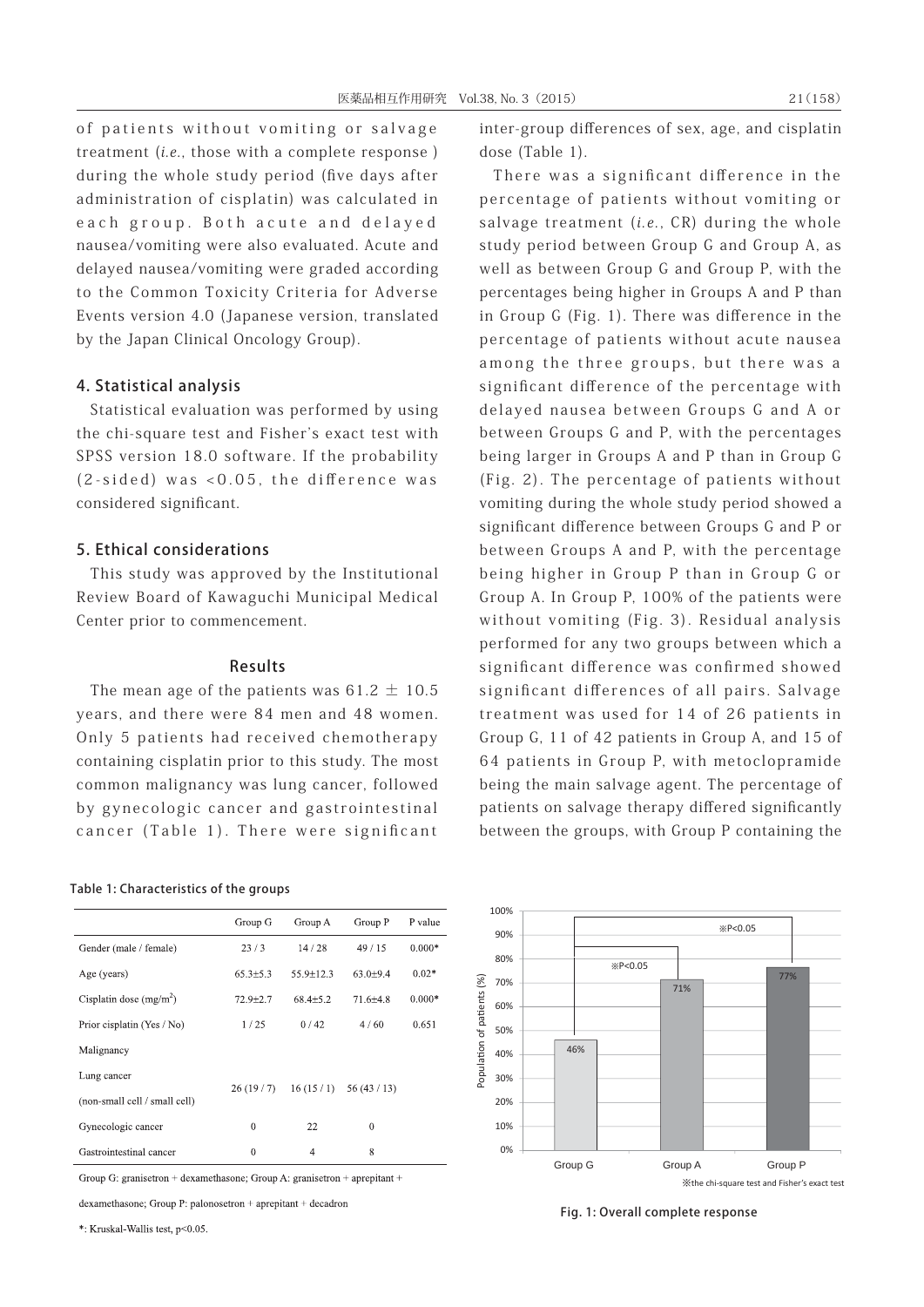

smallest number of such patients. In Group G, Grade 2 nausea was noted in three patients, while all other nausea was Grade 0 or 1. In Group A, Grade 2 nausea was observed in two patients and all other nausea was Grade 0 or 1. In Group P, all nausea was Grade 0 or 1, and nausea of Grade 2 or more severe was not observed. Only one patient each in Groups G and A vomited five times or more. No vomiting was observed in Group P. CINV was treated with appropriate salvage therapy, and no serious adverse reactions occurred that required cessation of chemotherapy in any group.

# Discussion

The main objective when managing CINV is to prevent its onset. It is important to utilize the best preventative measures when a patient is at risk of nausea and vomiting because good control of CINV can increase the completion rate of chemotherapy and improve survival. Neymark et al.11) reported that patients with lung cancer from the EORTC08975 trial who discontinued protocol treatment had worse survival than patients who completed protocol treatment, and that vomiting was an independent risk factor for failing to complete protocol treatment. Therefore, prevention of CINV can be the most important factor in achieving continuation of chemotherapy.

The present study investigated the effect of three-drug combination therapy using



Fig. 2: Overall complete response Fig. 3: Percentage of patients without vomiting during the whole study period

aprepitant, palonosetron, and dexamethasone on nausea and vomiting in comparison with prior treatment in patients receiving HEC with cisplatin at doses of 50 mg/ $m^2$  or higher. CINV associated with cisplatin has a biphasic pattern, since acute symptoms occur within 24 hours and delayed symptoms are seen from 24 hours onward, with the peak of delayed nausea and vomiting at  $48-72$  hours after administration<sup>12,</sup>  $13)$ . In the present study, there was no significant difference among the three groups with regard to prevention of acute nausea. Suzuki et al. have also reported similar results<sup>14)</sup>. This may have been because acute CINV is closely associated with serotonin<sup>15)</sup> and 5-HT<sub>3</sub> RAs (granisetron and palonosetron) were used as prophylaxis in this study. Thus, it can be concluded that there was no appreciable difference between the present three-drug combination therapy and prior treatment in terms of the effect on acute phase nausea. The CR rate and the prevention rate of delayed nausea were higher in Groups A and P (which received aprepitant) than in Group G (which did not receive aprepitant), and the differences were significant. This suggested that CR and control of delayed nausea were greatly influenced by aprepitant. It has been reported that delayed CINV is not only associated with serotonin but also with substance  $P^{16}$ . This report was supported by the results of our study. Ichihara et al. also reported that aprepitant had a favorable effect on delayed nausea and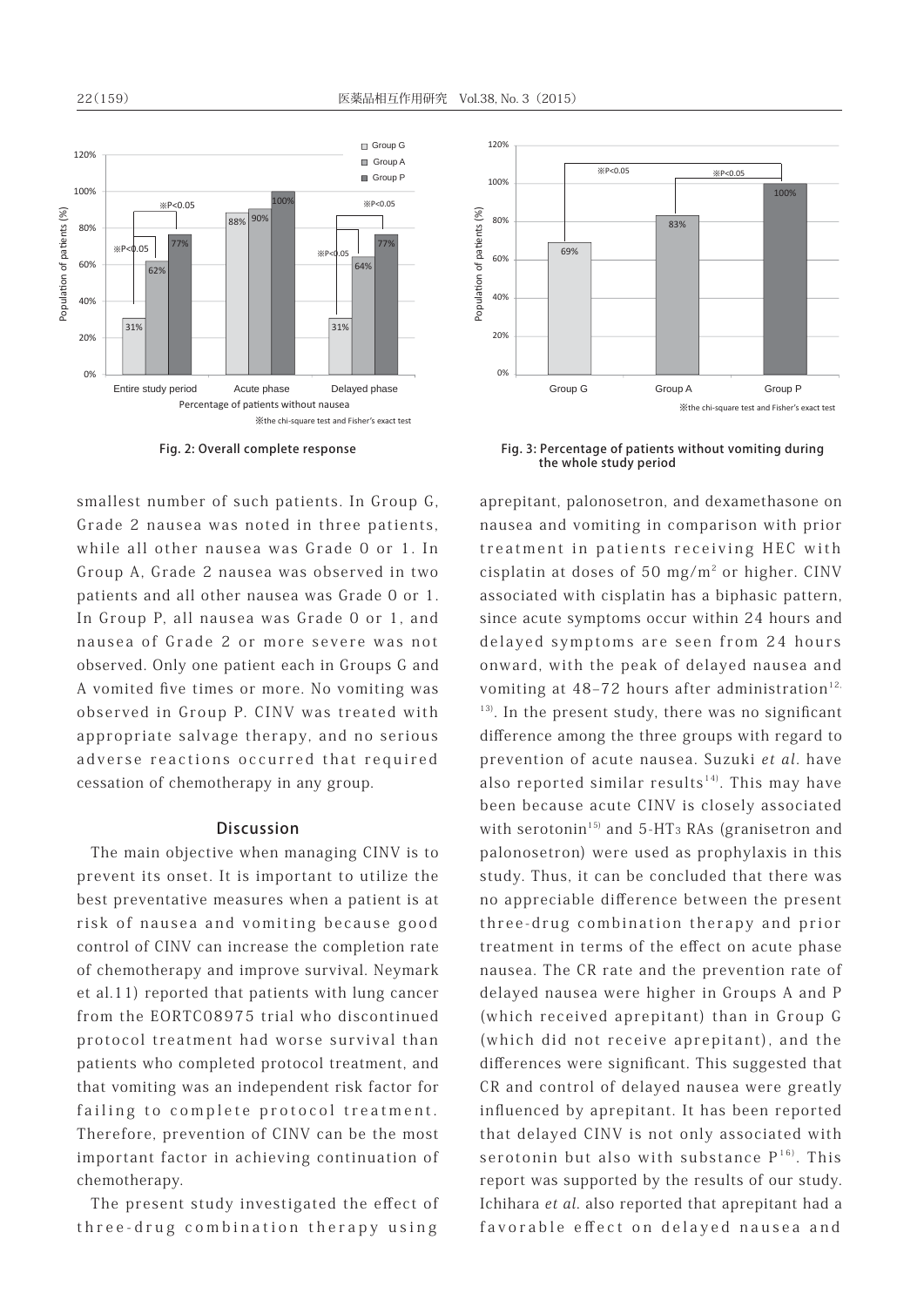vomiting<sup>17)</sup>. There were significant differences between Groups P and G or between Groups P and A with regard to the prevention of vomiting during the whole study period. In particular, the significant difference between Groups P and G suggests that the sustained effect of palonosetron, a long-acting 5-HT 3 RA, contributed to the control of vomiting. When an NK-1 RA was not used, superiority of palonosetron over granisetron was suggested in patients receiving moderately emetogenic chemotherapy18). However, in combined use with an NK-1 RA, superiority of palonosetron over other 5-HT<sub>3</sub> RAs has not been demonstrated<sup>7, 19)</sup>. In the present study, a significant difference in the percentage of patients without vomiting was observed between Group A and Group P. Although the sample size was small, superiority of palonosetron over granisetron was suggested when combined with an NK-1 RA. These results suggested that three-drug combination therapy with aprepitant, palonosetron, and dexamethasone is superior to prior regimens without these agents for prevention of CINV in patients receiving HEC.

 Since aprepitant and palonosetron became available in addition to standard antiemetic therapy with granisetron and dexamethasone, the treatment of delayed CINV has changed dramatically and the frequency of performing salvage therapy has decreased. The primary objective of prophylaxis is to prevent the onset of CINV. Inadequate antiemetic prophylaxis at the start of chemotherapy can lead to anticipatory nausea and vomiting when the next dose of chemotherapy is given, and it can be difficult to prevent CINV under such circumstances. Therefore, we believe that the emetogenic nature of chemotherapy should be evaluated thoroughly and appropriate antiemetic treatment should be performed.

 This study was a retrospective investigation conducted at a designated cancer care hospital, so comparisons were not done under uniform conditions. In addition, the patient population was small and there were significant differences of characteristics between the groups. Potential biases due to such differences cannot be ruled out. For example, only Group A contained

patients with gynecologic cancer and it is believed that female patients are more likely to develop CINV. However, the percentage of patients without delayed-phase nausea was significantly higher in Group A than in Group G.

 In conclusion, this study showed that three-drug combination therapy with aprepitant, palonosetron, and dexamethasone is superior to conventional antiemetic therapy available before the release of aprepitant and palonosetron for prevention of nausea and vomiting in patients receiving HEC. To our knowledge, this is the first study performed in Japan to indicate the superiority of palonosetron over granisetron when used concomitantly with aprepitant. Our results may be useful for establishing an appropriate antiemetic regimen to treat patients receiving HEC. We plan to perform further investigations of this issue.

### References

- 1)Takiuchi H, Kawabe S, Gotoh M, Ohta S, Kii T, Tanaka T, Nishitani H, Kuwakado S, Katsu K: Nausea and vomiting and countermeasures. Gan to Kagaku Ryoho (Japanese Journal of Cancer and Chemotherapy), 33(1):19-23, 2006.
- 2)de Boer-Dennert M, de Wit R, Schmitz PI, Djontono J, v Beurden V, Stoter G, Verweij J: Patient perceptions of the side-effects of chemotherapy: the influence of 5HT3 antagonists. Br J Cancer, 76:1055-1061, 1997.
- 3)Navari RM, Reinhardt RR, Gralla RJ, Kris MG, Hesketh PJ, Khojasteh A, Kindler H, Grote TH, Pendergrass K, Grunberg SM, Carides AD, Gertz BJ: Reduction of cisplatin-induced emesis by a selective neurokinin-1-receptor antagonist. L-754,030 Antiemetic Trials Group. N Engl J Med, 340(3):190-195, 1999.
- 4)Campos D, Pereira JR, Reinhardt RR, Carracedo C, Poli S, Vogel C, Martinez-Cedillo J, Erazo A, Wittreich J, Eriksson LO, Carides AD, Gertz BJ: Prevention of cisplatin-induced emesis by the oral neurokinin-1 antagonist, MK-869, in combination with granisetron and dexamethasone or with dexamethasone alone. J Clin Oncol, 19(6):1759-1767, 2001.